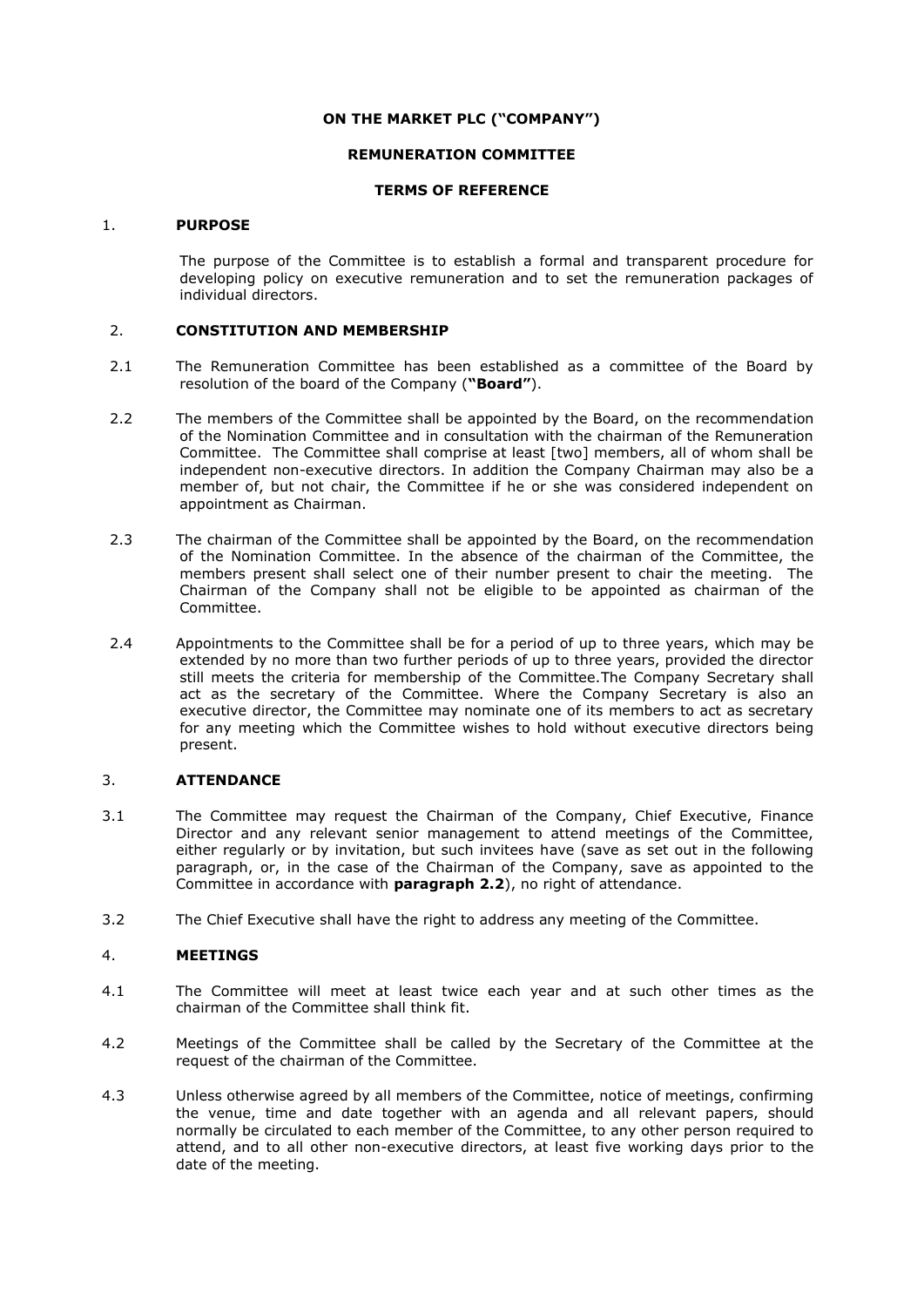- 4.4 The quorum for meetings of the Committee shall be two members.
- 4.5 Decisions of the Committee will be made by majority vote. In the event of an equality of votes the chairman of the Committee will have a second or casting vote.

# 5. **REPORTING**

- 5.1 Sufficient time should be allowed after Committee meetings for the Committee to report to the Board on the nature and content of discussion, on recommendations, and on actions to be taken. The Secretary shall minute the proceedings and resolutions of all meetings of the Committee, including recording the names of those present and in attendance and the existence of any conflicts of interest. Draft minutes of Committee meetings shall be circulated promptly to all members of the Committee and, once agreed, to all members of the Board, and to the Company Secretary unless a conflict of interests exists or it would be inappropriate to do so.
- 5.2 The Committee chairman shall report to the Board on its proceedings after each meeting on all matters within its duties and responsibilities.
- 5.3 The Committee shall make whatever recommendations to the Board that it deems appropriate on an area within its remit where action or improvement is needed.
- 5.4 The chairman of the Committee should be present at the Company's AGM to respond to questions on matters within the responsibility of the Committee.
- 5.5 The Committee shall assist the Chairman of the Company to ensure that the chairman of the Committee maintains contact as required with its principal shareholders about remuneration.

# 6. **DUTIES OF THE COMMITTEE**

- 6.1 The Committee should carry out the duties below for the Company, major subsidiary undertakings and the group as a whole, as appropriate.
- 6.2 The Committee shall:
	- 6.2.1 recommend and maintain the level and structure of remuneration for senior management;
	- 6.2.2 determine the total individual remuneration package of the Chairman, each executive director, Company Secretary and other designated senior executives including bonuses, incentive payments and share options or other share awards. The Board itself or, where required by the Articles of Association, the shareholders should determine the remuneration of non-executive directors within the limits set in the agreed remuneration policy and the Articles of Association. No director or senior manager shall be involved in any decisions as to his or her own remuneration;
	- 6.2.3 in determining such policy, take into account all factors which it deems necessary, including relevant legal and regulatory requirements, the provisions and recommendations of the UK Corporate Governance Code and associated guidance. The objective of such policy shall be to attract, retain and motivate executive management of the quality required to run the Company successfully without paying more than is necessary, having regard to views of shareholders and other stakeholders. The remuneration policy should have regard to the risk appetite of the Company and alignment to the Company's long term strategic goals. A significant proportion of remuneration should be structured so as to link rewards to corporate and individual performance and designed to promote the long-terms success of the Company;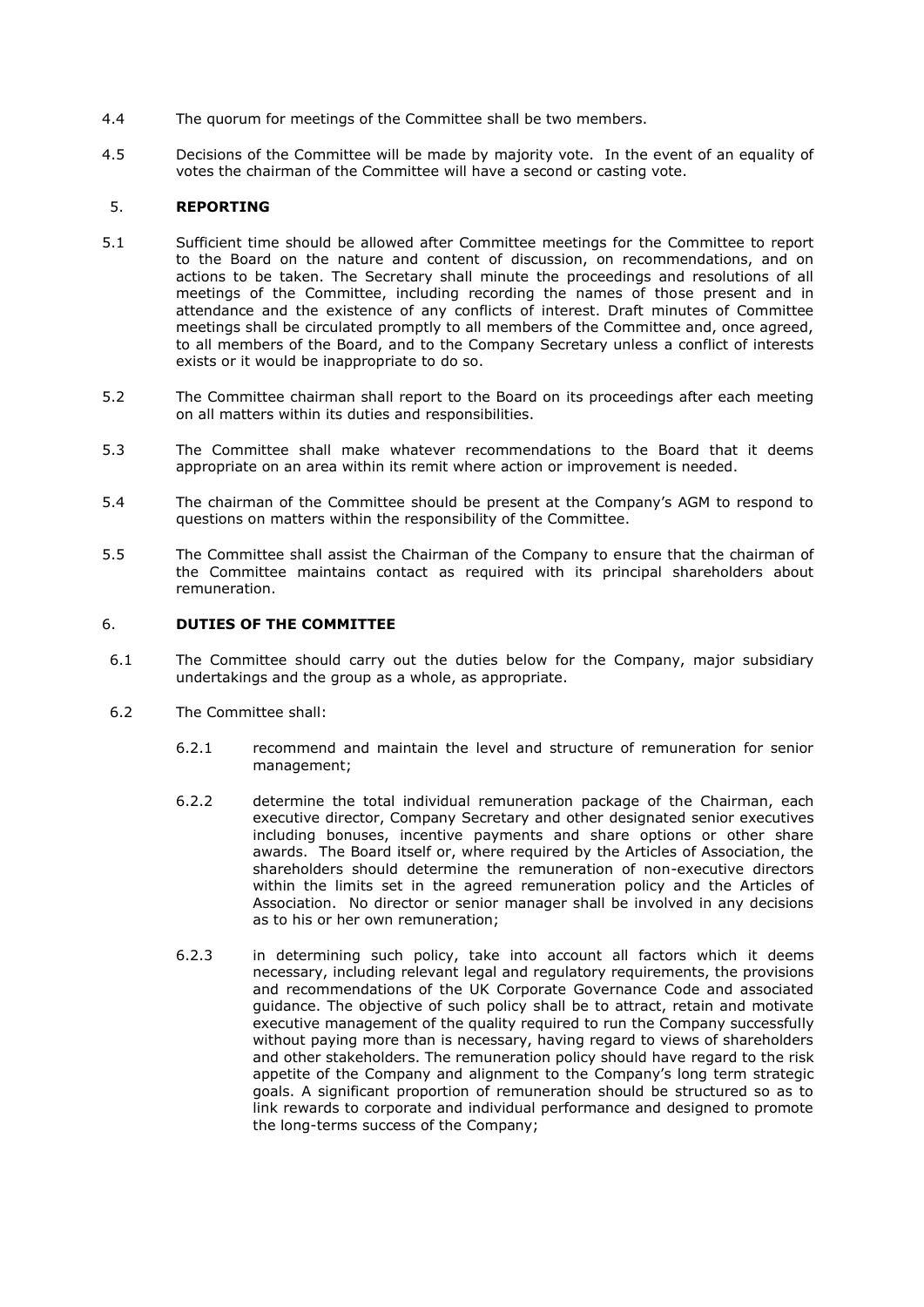- 6.2.4 when setting remuneration policy for directors, review and have regard to pay and employment conditions across the Company or group, especially when determining annual salary increases;
- 6.2.5 review the ongoing appropriateness and relevance of the Company's remuneration policy;
- 6.2.6 obtain reliable, up-to-date information about remuneration in other companies of comparable scale and complexity. To help it fulfil its obligations the Committee shall have full authority to appoint remuneration consultants and to commission or purchase any reports, surveys or information which it deems necessary at the expense of the Company but within any budgetary restraints imposed by the Board;
- 6.2.7 be exclusively responsible for establishing the selection criteria, selecting, appointing and setting the terms of reference for any remuneration consultants who advise the Committee;
- 6.2.8 approve the design of, and determine targets for, any performance related pay schemes operated by the Company and approve the total annual payments made under such schemes;
- 6.2.9 review the company's arrangements for its employees to raise concerns, in confidence, about possible wrongdoing in financial reporting or other matters. The Committee shall ensure that these arrangements allow proportionate and independent investigation of such matters and appropriate follow up action.
- 6.2.10 review the design of all share incentive plans for approval by the Board and shareholders. For any such plans, determine each year whether awards will be made, and if so, the overall amount of such awards, the individual awards to executive directors, Company Secretary and other designated senior executives and the performance targets to be used;
- 6.2.11 determine the policy for, and scope of, pension arrangements for each executive director and other designated senior executives;
- 6.2.12 ensure that contractual terms on termination, and any payments made, are fair to the individual, and the Company, that failure is not rewarded and that the duty to mitigate loss is fully recognised;
- 6.2.13 oversee any major changes in employee benefits structures throughout the Company or group;
- 6.2.14 agree the policy for authorising claims for expenses from directors; and
- 6.2.15 work and liaise as necessary with all other board committees.

# 7. **OTHER MATTERS**

The Committee shall:

- 7.1 have access to sufficient resources in order to carry out its duties, including access to the company secretariat for assistance as required;
- 7.2 be provided with appropriate and timely training, both in the form of an induction programme for new members and on an ongoing basis for all members;
- 7.3 give due consideration to laws and regulations, and any published guidelines or recommendations regarding the remuneration of directors of listed/non listed companies and formation and operation of share schemes including but limited to the provisions of the AIM Rules for Companies as well as guidelines published by the Investment